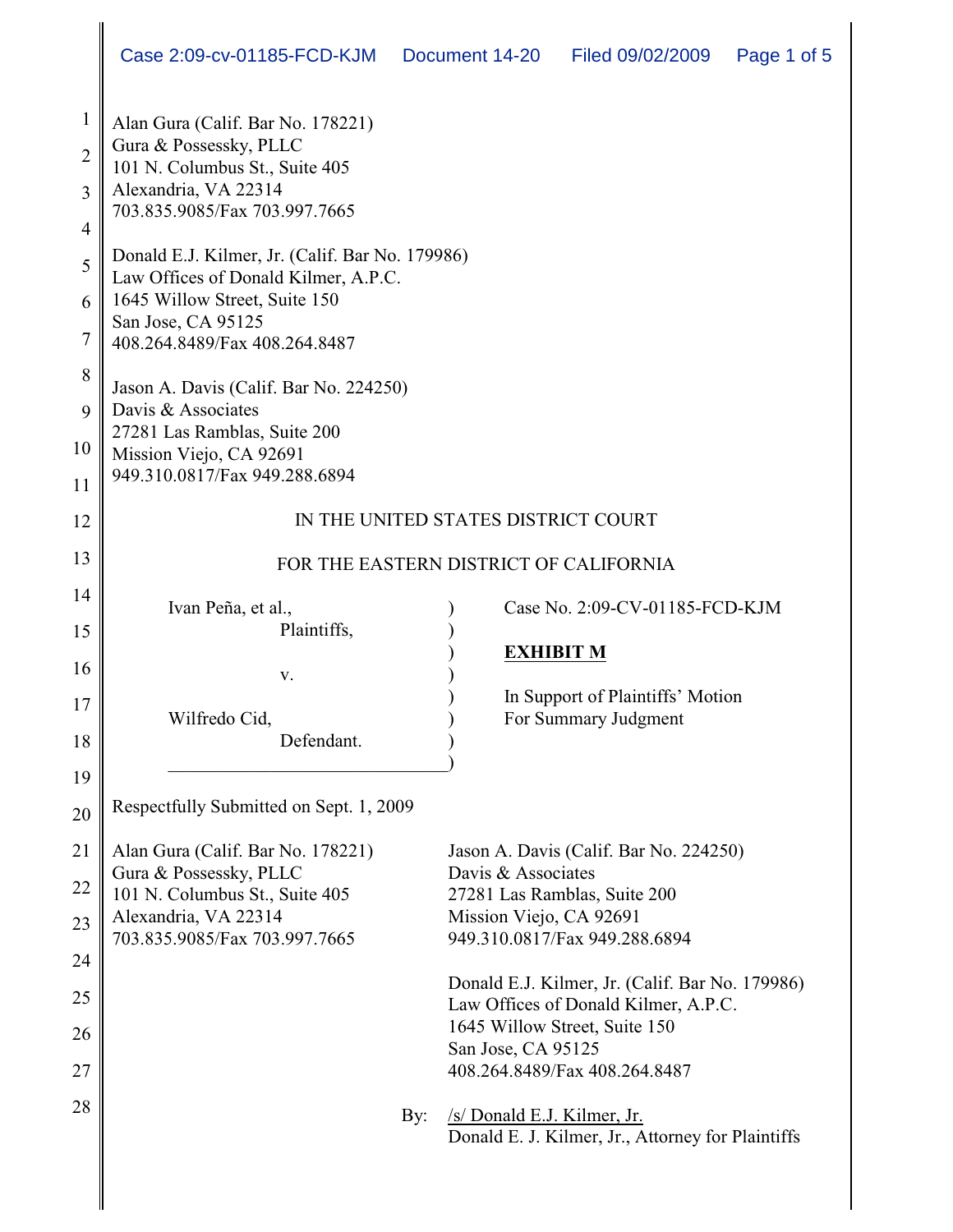## **CHIEF, METROPOLITAN POLICE DEPARTMENT**

## **\_\_\_\_\_\_\_\_\_\_\_\_\_\_\_\_\_\_\_\_\_\_\_\_\_\_\_\_\_\_\_\_\_\_\_\_\_\_\_\_\_\_\_\_\_\_\_\_\_\_\_\_\_\_\_\_ NOTICE OF EMERGENCY AND PROPOSED RULEMAKING**

The Chief of the Metropolitan Police Department, pursuant to subsections 504(e)(4), 504(f), and section 712 of the Firearms Regulations Control Act of 1975 (Act), effective March 31, 2009 (D.C. Law 17-0372; 56 DCR 1365), hereby gives notice of the adoption on an emergency basis of an amendment to add sections 2323 and 2324 to Chapter 23 (Guns and Other Weapons) of Title 24 (Public Space and Safety) of the District of Columbia Municipal Regulations (DCMR). The rulemaking: 1) revises the roster of handguns determined not to be unsafe prescribed by subsection 504(a) of the Act, and establishes which single action revolvers are permissible pursuant to subsection 504(e) of the Act, by adding suitable firearms, including single action revolvers, to the newly created District Roster of Handguns Determined Not to be Unsafe; and 2) interprets the term "assault weapons", pursuant to § 101(3A) of the Act. The creation of the District Roster and the additions to it were made based upon: 1) recognition that California permits sale of firearms that have superficial differences to those firearms on its roster; 2) recognition that some handguns that have been placed on the California roster as safe handguns have been removed for administrative reasons not related to the handguns' safety; and 3) review of similar safe gun rosters maintained by Maryland and Massachusetts.

Emergency rulemaking action is necessary to interpret and implement the provisions of sections 101(3A) and 504 of the Act and to add suitable weapons to the District's Roster of Handguns Determined Not to be Unsafe. Emergency rulemaking will immediately clarify those firearms that should be added to the list to continue the District's compliance with the Supreme Court's decision and mandate in *District of Columbia v. Heller* concerning a person's constitutional right to legally possess a firearm in a person's home for the purpose of self-defense.

This emergency rulemaking was adopted on June 17, 2009, and became effective immediately. The emergency rulemaking will expire after one hundred and twenty (120) days, or upon publication of a Notice of Final Rulemaking in the D.C. Register, whichever occurs first.

The Chief also gives notice of her intent to take final rulemaking action to adopt the proposed rulemaking in not less than thirty (30) days from the date of publication of this notice in the D.C. Register.

## **Chapter 23 of Title 24 DCMR is amended to add section 2323 and 2324 to read as follows:**

**2323 DISTRICT ROSTER OF HANDGUNS DETERMINED NOT TO BE UNSAFE**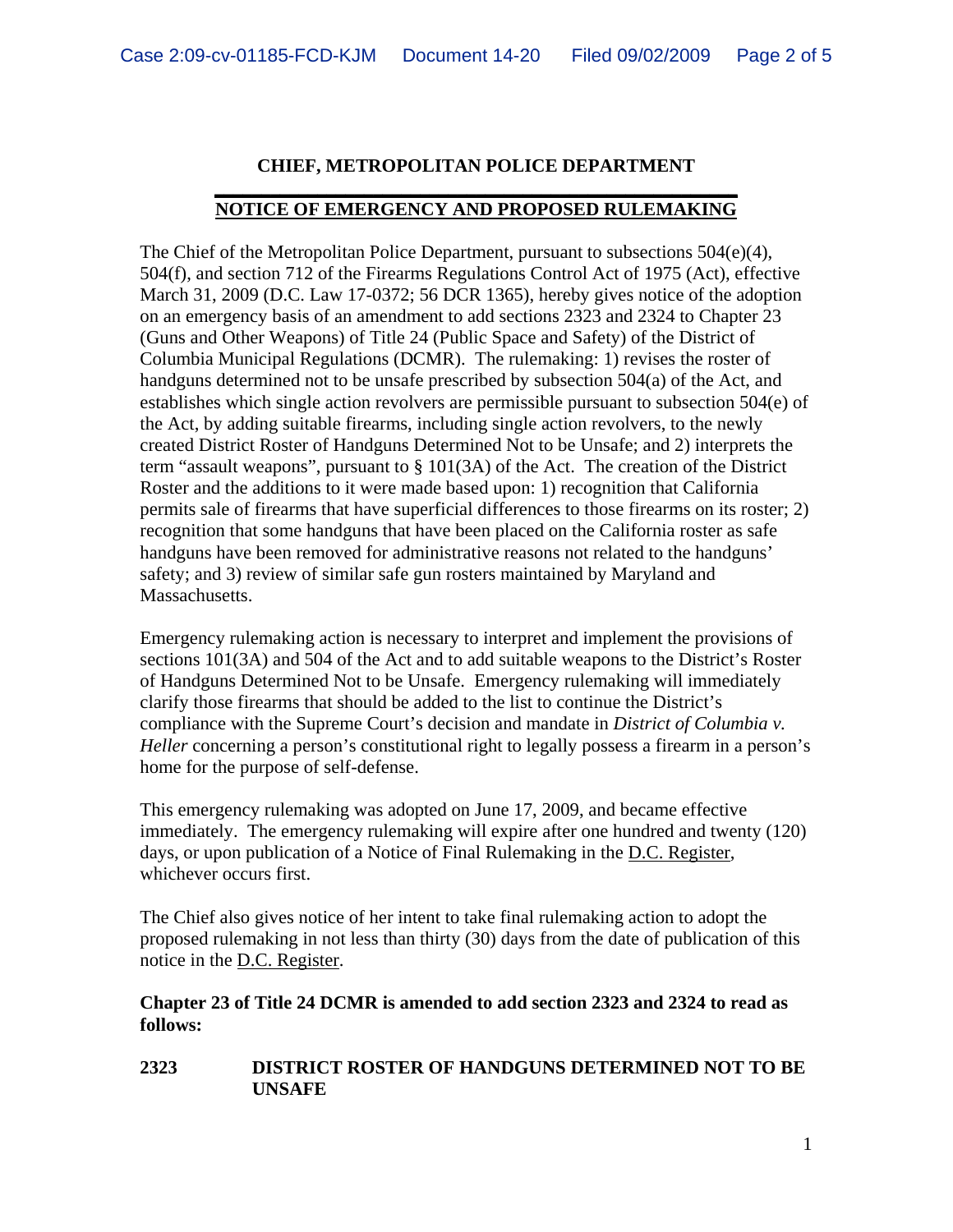- 2323.1 The Metropolitan Police Department shall establish the District Roster of Handguns Determined Not to be Unsafe (District Roster). Pursuant to subsections 504(e)(4) and 504(f) of the Firearms Regulations Control Act of 1975 (Act), effective March 31, 2009 (D.C. Law 17-0372; 56 DCR 1365), the District Roster shall constitute the roster of pistols that may be manufactured, sold, given, loaned, exposed for sale, transferred, or imported into the District of Columbia notwithstanding subsection 504(a) of the Act, and that may be owned or possessed within the District of Columbia notwithstanding subsection 504(b) of the Act.
- 2323.2 The District Roster shall include:
	- (a) Any pistol that is on the California Roster of Handguns Certified for Sale (also known as the California Roster of Handguns Determined Not to be Unsafe) (California Roster), pursuant to California Penal Code § 12131, as of January 1, 2009, unless such pistol is an unregisterable firearm pursuant to section 202 of the Firearms Regulations Control Act of 1975, effective March 31, 2009 (D.C. Law 17-0372; 56 DCR 1365);
	- (b) Any pistol that was listed on the California Roster prior to January 1, 2009, which was, or is subsequently, removed from the California Roster for any reason not related to the pistol's safety;
	- (c) Any pistol listed on the January 1, 2009, Maryland Department of State Police Official Handgun Roster, as of January 1, 2009, published as Attachment A to this section, unless such pistol is an unregisterable firearm pursuant to section 202 of the Firearms Regulations Control Act of 1975, effective March 31, 2009 (D.C. Law 17-0372; 56 DCR 1365); and
	- (d) Any pistol listed on the Commonwealth of Massachusetts Executive Office of Public Safety and Security Approved Firearms Roster, as of April 2, 2009, published as Attachment B to this section, unless such pistol is an unregisterable firearm pursuant to section 202 of the Firearms Regulations Control Act of 1975, effective March 31, 2009 (D.C. Law 17-0372; 56 DCR 1365).
- 2323.3 A pistol shall be deemed to be included on the District Roster if another pistol made by the same manufacturer is already listed and the unlisted pistol differs from the listed firearm only in one or more of the following features:
	- (a) Finish, including, but not limited to, bluing, chrome-plating, oiling, or engraving.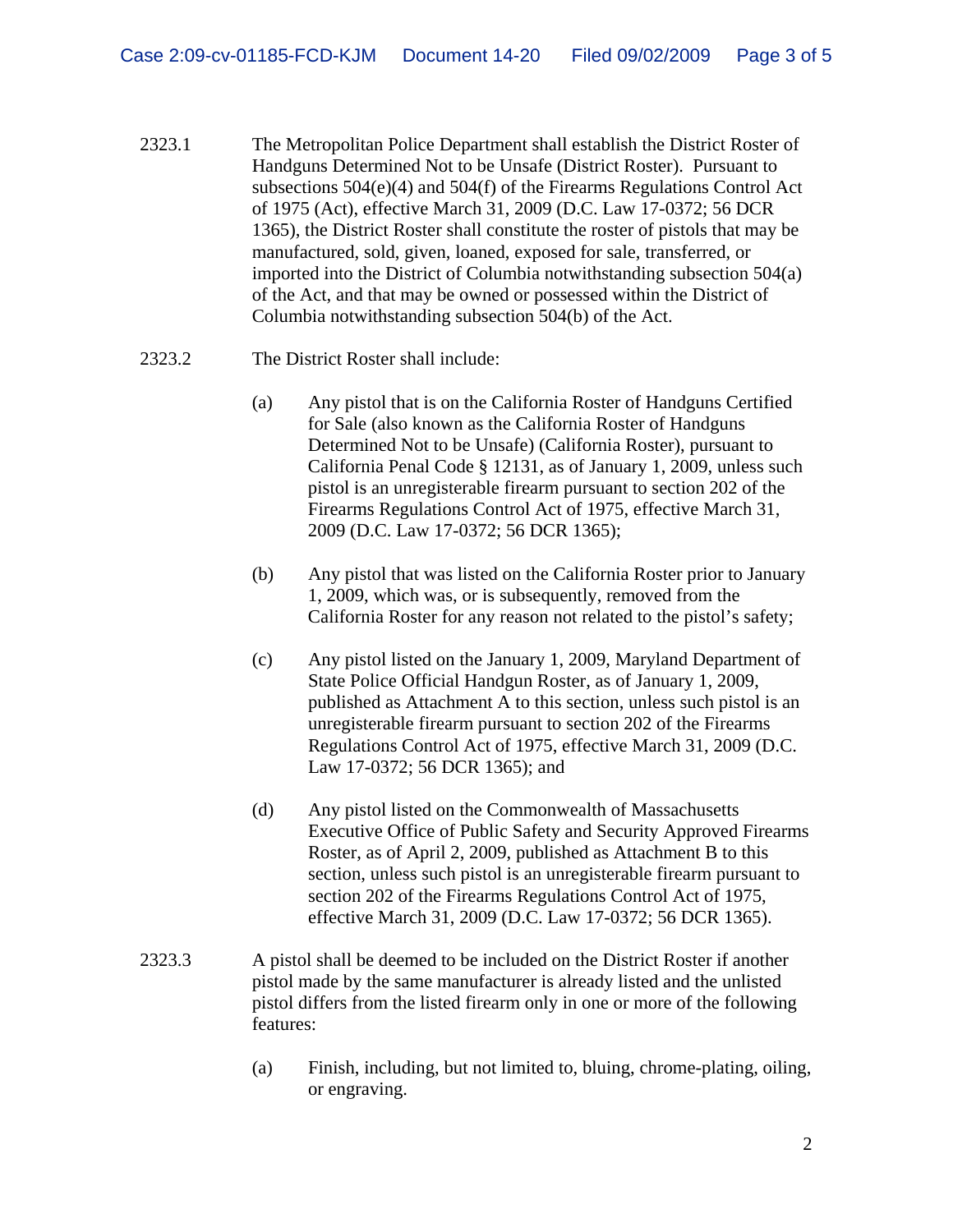- (b) The material from which the grips are made.
- (c) The shape or texture of the grips, so long as the difference in grip shape or texture does not in any way alter the dimensions, material, linkage, or functioning of the magazine well, the barrel, the chamber, or any of the components of the firing mechanism of the pistol.
- (d) Any other purely cosmetic feature that does not in any way alter the dimensions, material, linkage, or functioning of the magazine well, the barrel, the chamber, or any of the components of the firing mechanism of the pistol.
- 2323.4 Any applicant seeking to have a pistol registered under subsection 2323.3 shall provide to the Chief all of the following:
	- (a) The model designation of the listed firearm.
	- (b) The model designation of each firearm that the applicant seeks to have registered under this section.
	- (c) A statement, under oath, that each unlisted pistol for which registration is sought differs from the listed pistol only in one or more of the ways identified in subdivision (a) and is in all other respects identical to the listed pistol.
- 2323.5 Any decision refusing registration pursuant to this section may be appealed to the Chief pursuant to section 210 of the Firearms Regulations Control Act of 1975, effective March 31, 2009 (D.C. Law 17-0372; 56 DCR 1365), and thereafter to the Office of Adjudication and Hearings pursuant to subsection (b-2) of section 6 of the Office of Administrative Hearings Establishment Act of 2001, effective March 31, 2009 (D.C. Law 17-0372; 56 DCR 1365). In any such appeal, the applicant shall bear the burden of demonstrating that the Chief's decision should be reversed and registration permitted.
- 2323.6 The make and model of any pistol registered pursuant to §§ 2323.3 through 2323.5 shall be recorded by the Metropolitan Police Department in such a manner to allow the Chief to waive the requirements of § 2323.4 in the event an additional applicant seeks registration for an identical pistol.

## **2324 INTERPRETATION OF ASSAULT WEAPONS DEFINITION**